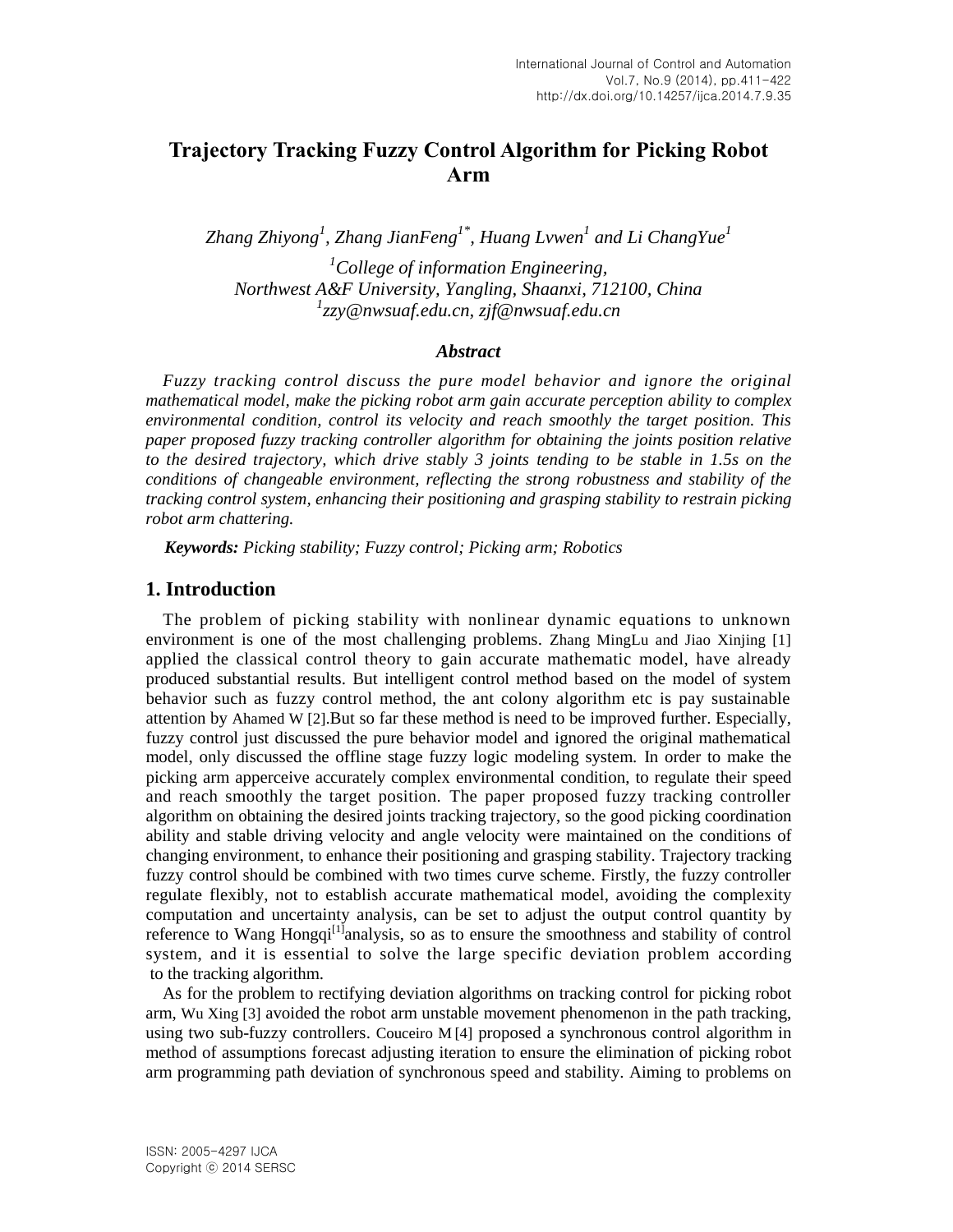initial state position error is so great to result in instability system. Efe M et.al [6] proposed a temporary solution on trajectory tracking. Firstly some temporary trajectory was planned which picking robot arm smoothly moved to the expecting point, then combined fuzzy control property of path tracking and picking arm movement performance, if the deviation of actual position was greater than the desired, the controller would not track trajectory and lose stability due to the influence of fuzzy saturation characteristic, so fuzzy control is suitable for the little deviation between posture and the desired trajectory, precise trajectory tracking is apt to be achieved. When outside disturbances deviation such as wind speed is great, quadratic curve tracking would be replaced fuzzy control till the deviation was eliminated and then switched back to the fuzzy control. Its control scheme is described as following, according to the current target trajectory and picking arm posture, the reference point is regarded as picking robot arm arriving at the expected position, then chose fuzzy tracking strategies based on the calculated deviation, when the deviation is greater than the given threshold value, the quadratic curve path tracking is adopt to rectify faster deviation, when the deviation is less than the given threshold value, fuzzy following strategy is adopt to follow a desired trajectory till the deviation decreased to conform to the conditions of fuzzy tracking strategies.

# **2. Representation of Picking Robot Arm Trajectory Tracking**

The current posture shown as Fig.1 of picking robot arm is expressed  $as_{(x, y, \theta)}$ , the expectation posture expressed as  $(x, y, \theta)$ , furthermore the input controlling point of picking robot arm is indicated as  $_{P_r(v_r,w_r)}$ , trajectory error of picking arm can be described as following in the coordinates





$$
\begin{bmatrix} x_e \\ y_e \\ y_e \end{bmatrix} = \begin{bmatrix} \cos \theta & \sin \theta & 0 \\ -\sin \theta & \cos \theta & 0 \\ 0 & 0 & 1 \end{bmatrix} \begin{bmatrix} x_r & -x \\ y_r & -y \\ y_r & -y \end{bmatrix}
$$
 (1)

The differential posture error equations can be described as following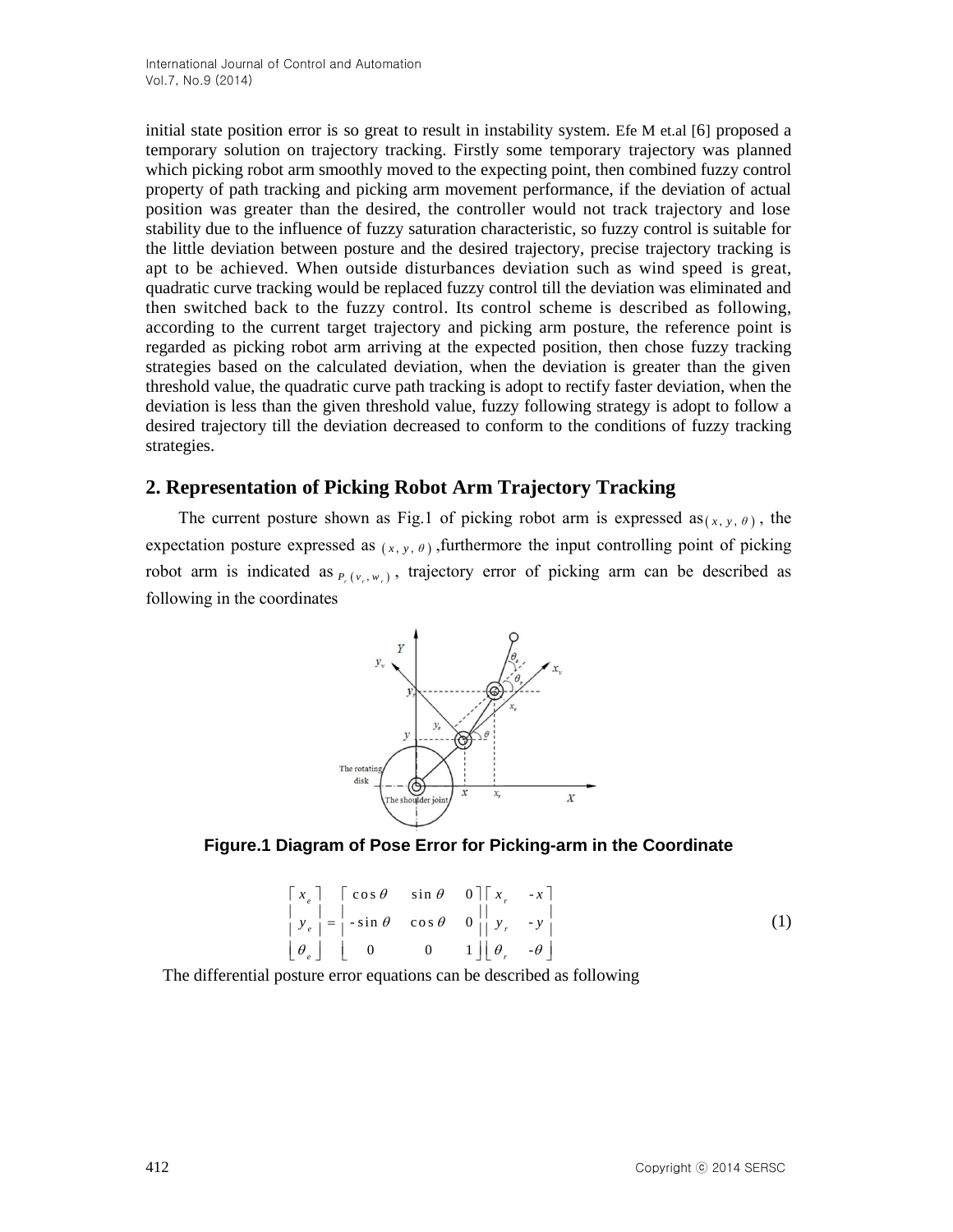$$
\begin{cases}\n x_e = w y_e - v + v_r \cos \theta_e \\
 y_e = -w x_e + v_r \sin \theta_e \\
 \theta_e = w_r - w\n\end{cases}
$$
\n(2)

For the purpose of seeking control rate, to explore requirement of bounded joint input velocity *v* and joint angular velocity *w*, the system  $(x_i, y_j, \theta_i)$ <sup> $\tau$ </sup> should be bounded on the condition of input control and meet with the condition of  $\lim_{t\to\infty} ||(x_{\epsilon}, y_{\epsilon}, \theta_{\epsilon})^T|| = 0$  on the state of any error. On the selection of fuzzy input-output quantity, Hao Y X [7] proposed that joint input velocity *v* affected in a smaller factor, just meeting the appropriate speed criteria, picking arm tracking can be achieved on the condition of proper joint angular velocity *w*, and speed affected mainly  $x_e$ , and the selection of  $x_e$  related with the curvature, nevertheless the size of the curvature influenced directly speed, therefore fuzzy controller is designed with the following functions. First of all, to adapt fuzzy control variable of the joint velocity according to the desired path curvature, then apposed  $y_e$  and  $\theta_e$  control input to obtain fuzzy tracking control variable of joint angular velocity.

# **3. The Picking Arm Fuzzy Control Strategy**

As can be seen from the above mention analysis, the dynamic characteristics of the picking arm trajectory planning is highly nonlinear movement with wide range speed 0.5 to 15 km/h, which features complex relationship of time domain and the system parameters widely distribution. Therefore, it is essential to establish a complete mathematical model to describe the basis of control driving requirements in order to solve the problem of stability control. Meanwhile, in view of the fuzzy logic system avoid using complex and inefficient approximate mathematical model, it can increase user experience behavior to imitate human driving anticipation and reaction behavior on the condition of not much using mathematical expression, make a stable fuzzy decision and execute driven discrimination. The fuzzy controller principle of picking-arm shown as Figure.2, the main structure consists of precise fuzzification, fuzzy control rules, fuzzy decision, fuzzy strategy. The paper design 2 dimension velocity and angle velocity fuzzy controller based on trajectory tracking theory.



**Figure.2 The Fuzzy Control Principle of Picking-arm** 

Generally speaking, the input language variable is respectively joint velocity error (TORE) and joint angular velocity error (TOREC). This can guarantee system reduce the overshoot and weaken the influence on start-up and acceleration vibration of picking arm.

#### **3.1. Non- Fuzzy Relation between Posture and the Desired Trajectory**

To indicate non-fuzzy control characteristic relationship between posture and the desired trajectory on the condition of the actual picking power transmission, obtain desired trajectory, by the literature review on trajectory depiction the arm joints drive quality center angle and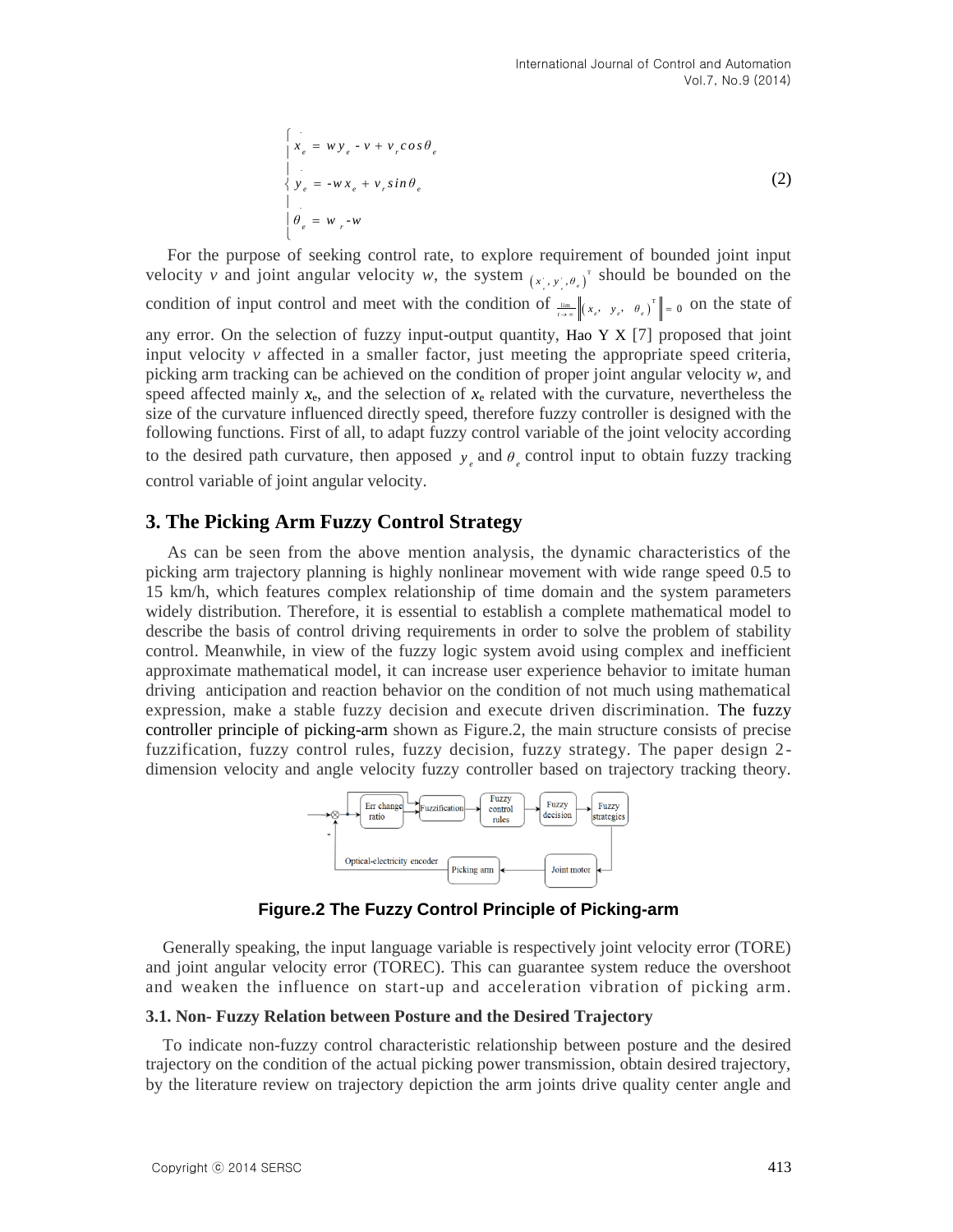driven time relationship diagram shown as Figure.3 and Figure.4, so the trajectory tracking control goal is to apply the fuzzy tracking algorithm change displacement and angular velocity of the picking arm joint on complex orchard conditions, make it smooth and stable run so as to restrain its fluttering.



**Figure.3 Driven State Diagram of the Shoulder-Joint**



**Figure.4 Driven State Diagram of Elbow-joint and Wrist-joint** 

Given that there is no simple mathematical relationship between each joint position and the desired trajectory, and fuzzy theory similar to the human hand picking is the intuitive choice for robotic arms picking behavior, assuming the basic domain for joint posture is stood for [ *a,a*], if the domain of error change is stood for X = [3, 2.5, 2, 1.5, 1, 0.5, 0,0.5, 1,1.5,2.5 2, 3], the quantitative error factors  $k_e=6/a$ . Therefore eight language variables of err change concluded positive large (PL), positive middle (PM), positive small (PS), positive zero (PZ), and negative zero (NZ), negative small (NL), negative middle(NM) and negative large(NL).Fuzzy subset reflex hierarchical fuzzy, the corresponding control practice point out that fuzzy control is not sensitive for the fuzzy language variables shape of the membership function, but partly sensitive for scope. It can conform membership function of triangle shape  $u(x)$ , *PL*, *PM*,...*NL* according to the criterion for membership function of triangle shape, Therefore evaluation of linguistic variable *TORE* between joint posture and expected trajectory shown as Table.1,similarly membership grade and it's evaluation of linguistic variable *TOREC* and *U* can also be confirmed in their own domain.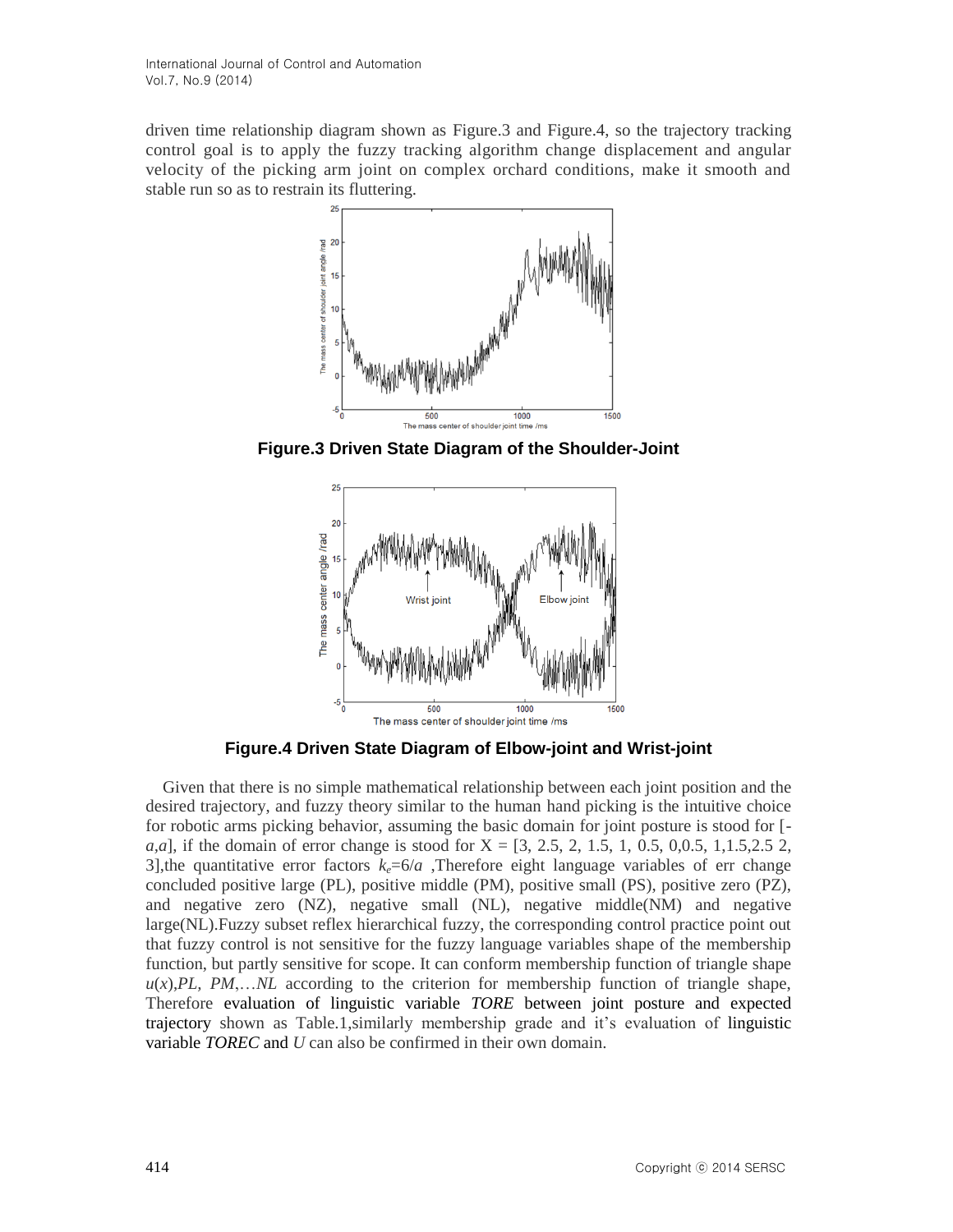| <b>TOR</b> | <b>TORE</b> |     |              |     |                                             |  |     |     |     |   |               |     |     |     |     |
|------------|-------------|-----|--------------|-----|---------------------------------------------|--|-----|-----|-----|---|---------------|-----|-----|-----|-----|
| $E\,$      |             |     |              |     | $-3$ $-2.5$ $-2$ $-1.5$ $-1$ $-0.5$ 0 0.5 1 |  |     |     | 1.5 | 2 | $2.5 \quad 3$ |     |     |     |     |
| NL         | 0.8         |     | $0.6$ 0.3    |     |                                             |  |     |     |     |   |               |     |     |     |     |
| NM         |             | 0.3 | $\mathbf{1}$ | 0.4 |                                             |  |     |     |     |   |               |     |     |     |     |
| N S        |             |     |              | 0.3 | 0.9                                         |  |     |     |     |   |               |     |     |     |     |
| $N\!Z$     |             |     |              |     |                                             |  | 0.3 | 0.9 |     |   |               |     |     |     |     |
| $\cal{P}Z$ |             |     |              |     |                                             |  |     | 1.0 | 0.2 |   |               |     |     |     |     |
| PS         |             |     |              |     |                                             |  |     |     | 0.2 |   | 1.0           | 0.6 |     |     |     |
| PM         |             |     |              |     |                                             |  |     |     |     |   |               | 0.6 | 1.0 | 0.1 |     |
| PL         |             |     |              |     |                                             |  |     |     |     |   |               |     | 0.2 | 0.7 | 0.9 |

# **Table.1Evaluation of Linguistic Variable TORE between Joint Posture and Expected Trajectory**

#### **3.2. Picking Arm Fuzzy Controller**

The fuzzy controller of picking robot arm holds 2 input variables, the angle error *TORE* and angular velocity error *TOREC*, an output variable *u* and the 56 rules

(1) The angle error *TORE*: assuming fixed error  $T_g$  and feedback error  $T_f$  are linguistic variables  $TORE$ , the membership function shape shown as Figure.5, the center point of triangular shape changes correspondingly within [-0.03:0.01:0.03].

$$
TORE = T_{g} - T_{f}
$$
 (3)



**Figure.5 TORE Membership Function**

(2) The angular velocity error rate of change  $TOREC$ : regarded as angular velocity differential error in discrete time, the joint angle speed error membership shown as Figure.2, the representative of the linguistic variables represent as the following  $TOREC = (TORE * t * T - TORE(t-1) * T) / \Delta t$  (4)

$$
TOREC = (TORE * t * T - TORE(t-1) * T) / \Delta t \tag{4}
$$

Where, differential time  $t = kT$  ( $k = 0,1,2 \cdots n$ ), T is the sampling period, 7 triangular membership functions are defined as Figure.6, the membership center variable changed within [-0.5:0.2:0.5].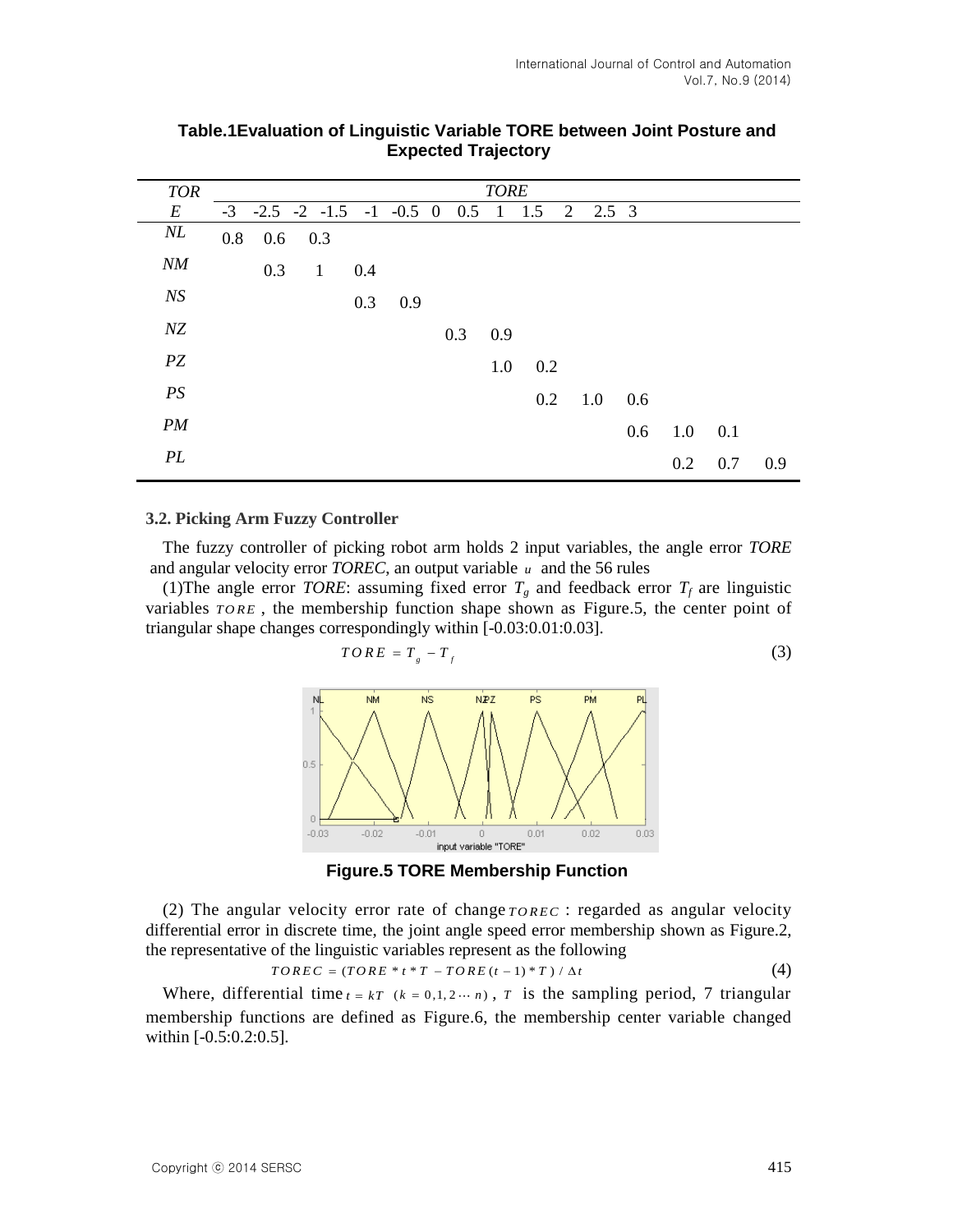

**Figure.6 TOREC Membership Function** 

(3) Joint output variables *U* :joint triangle shape center lies respectively -0.2, -0.12, -0.05, 0, 0.05, 0.13, 0.2,the variable shape is decided physical constraints of experiment and sensor. The command will be executed by joint servo motor in 2ms. Seeing that the output variable is unstable, the stabilizing treatment for improving the anti-fluttering needs to be given [10]. Therefore, the system core of picking arm fuzzy tracking control is fuzzy strategy.



**Figure.7 Joint Output Control Linguistic Variable U**

#### **3.3. Fuzzy Control Algorithm of Picking Robot Arm**

Fuzzy control algorithm is deduced in summary from fuzzy strategy, once the fuzzy relation *R* is confirmed in the application much picking experiments, according to description of McCarthy C. L [11] and Lee T [12], fuzzy control algorithm followed the "If TORE and TOREC then  $U''$ . The 56 inference language rules<sup>[7]</sup> are proposed as following

- $(1)$  If *TORE=NL* and *TOREC=NL* then  $U = PL$
- (2) or If *TORE*=*NL* and *TOREC*=*NM* then  $U = PL$
- (3)… … … …
- $(55)$  or If *TORE=PM* and *TOREC=PL* then  $U = NL$
- $(56)$  or If  $TORE = PL$  and  $TOREC = PL$  then  $U = NL$

The above 56 fuzzy control rules reflect human strategy existing in the form of statement case can be obtained. Linguistic variables are defined in fuzzy sets. The fuzzy algorithm is obtained based on the experience of rapid extraction rules as the main advantage, fuzzy rules of picking robot arm shown as Table.2 is defined 3-joints control rules statement, the corresponding joint angle can also be achieved, general fuzzy rules can be obtained according to the above-mentioned rules.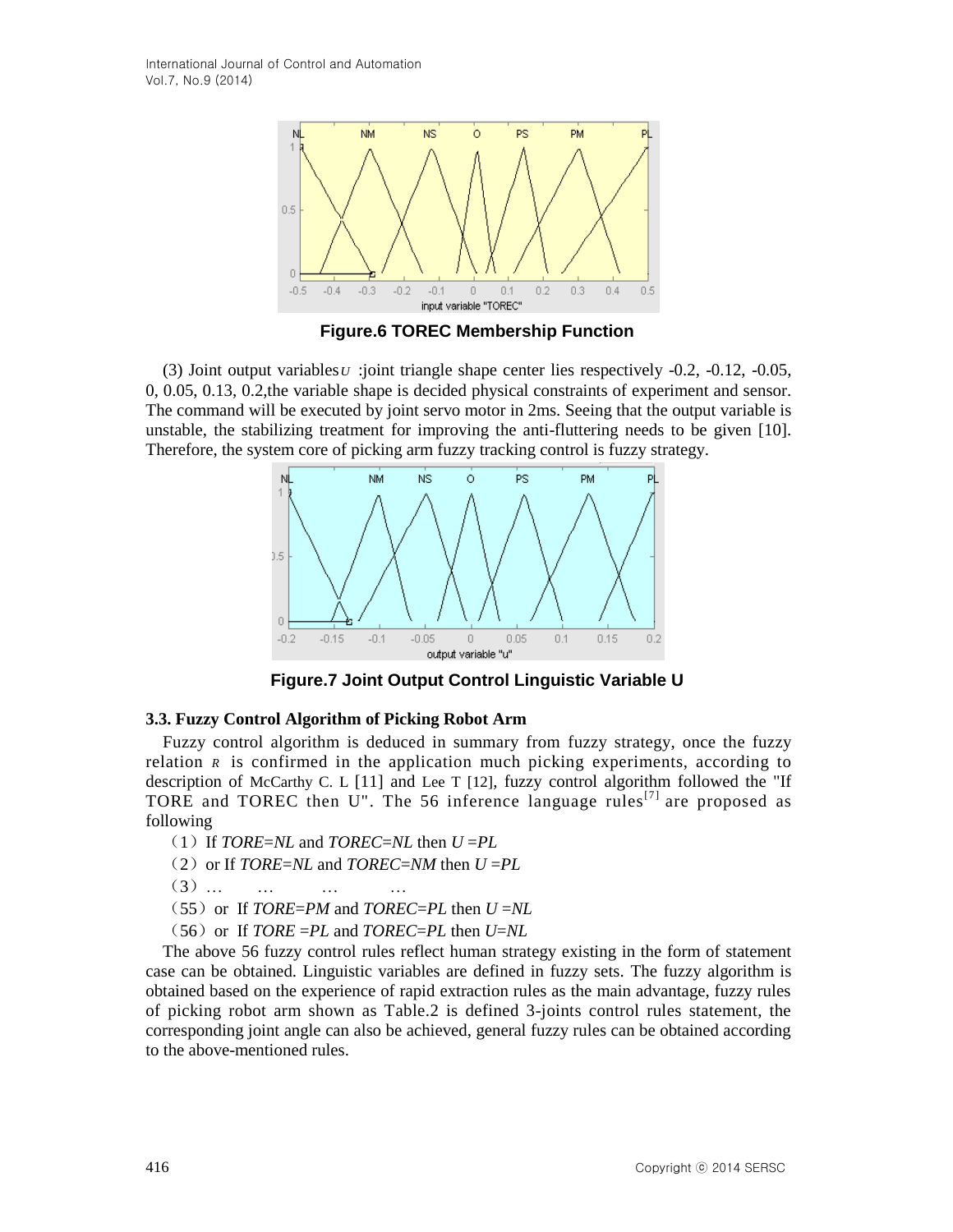|  | <b>TORE</b> | <b>TOREC</b> |           |           |           |           |           |           |           |  |  |
|--|-------------|--------------|-----------|-----------|-----------|-----------|-----------|-----------|-----------|--|--|
|  |             | NL           | NΜ        | NS        | NΖ        | PZ        | PS        | PM        | PL        |  |  |
|  | NL          | PL           | PL        | PL        | PL        | <b>PM</b> | <b>PS</b> | <b>PS</b> | PZ        |  |  |
|  | NM          | PL           | PL        | PM        | <b>PM</b> | <b>PM</b> | <b>PS</b> | <b>PZ</b> | <b>PS</b> |  |  |
|  | NS          | PL           | PL        | PM        | PS        | <b>PS</b> | <b>NS</b> | PZ        | <b>PS</b> |  |  |
|  | NZ.         | PL           | PL        | <b>PM</b> | PZ        | PZ        | <b>NS</b> | М         | NL        |  |  |
|  | PZ          | PL           | <b>PM</b> | PS        | <b>NS</b> | <b>NS</b> | <b>NS</b> | <b>NM</b> | NL        |  |  |
|  | PS          | PL           | PM        | PS        | <b>NS</b> | <b>NM</b> | <b>NM</b> | NL        | М         |  |  |
|  | PM          | PS           | PZ        | <b>NS</b> | <b>NM</b> | <b>NL</b> | <b>NM</b> | NL        | M         |  |  |
|  | PL          | PZ           | <b>NS</b> | <b>NS</b> | NΜ        | NL        | $\rm NL$  | NL        | <b>NM</b> |  |  |

**Table.2 Fuzzy Control Rules Status of Joint**

If fuzzy rules *R* is gained, joint angle error *TORE* and angular velocity error *TOREC* can accordingly be achieved, the output of fuzzy controller can be obtained  $U<sub>I</sub>=TORE<sub>I</sub> \times TOREC<sub>I</sub>$ , the surface view for 56 fuzzy rules can be shown as following.



**Figure.8 The Surface Views of 56 Fuzzy Rules**

#### **3.4. Precise Fuzzy Quantity**

Fuzzy rules variable  $U$  can be jointly achieved by the joint angles  $TORE$  and angular velocity error *TOREC* [12], triangle shape of the fuzzy membership reflect changing scope. The criterion result of fuzzy function  $U$  is obtained by the summing-average method. In view of the output membership function  $[13]$  is a single variable, the variable  $U$  is calculated as following.

$$
u = \frac{\sum \mu(x_i) x_i}{\sum \mu(x_i)}
$$
 (5)

Where,  $\mu(x_i)$  is the weighting of rule i,  $x_i$  is output variables value inferred by the fuzzy rules. The weighting values represent the global contribution from the rule library. In the process of fuzzy control, micro-controller can be obtained sampling results and transformation error *TORE* and error change rate *TOREC*, then multiply by the quantization factors  $k_{\text{TORE}} = 6/a$  and  $k_{\text{TOREC}} = 6/b$  respectively, then finally obtained control variable timely. General control array value is stored in the GT-400-SV RAM [14]. Relative linguistic variables  $TORE$   $TOREC$  and  $U$  display in 3-dimensional view. Figure.6 is 3-dimensional input and output view of fuzzy control for picking robot arm. Fuzzy control system for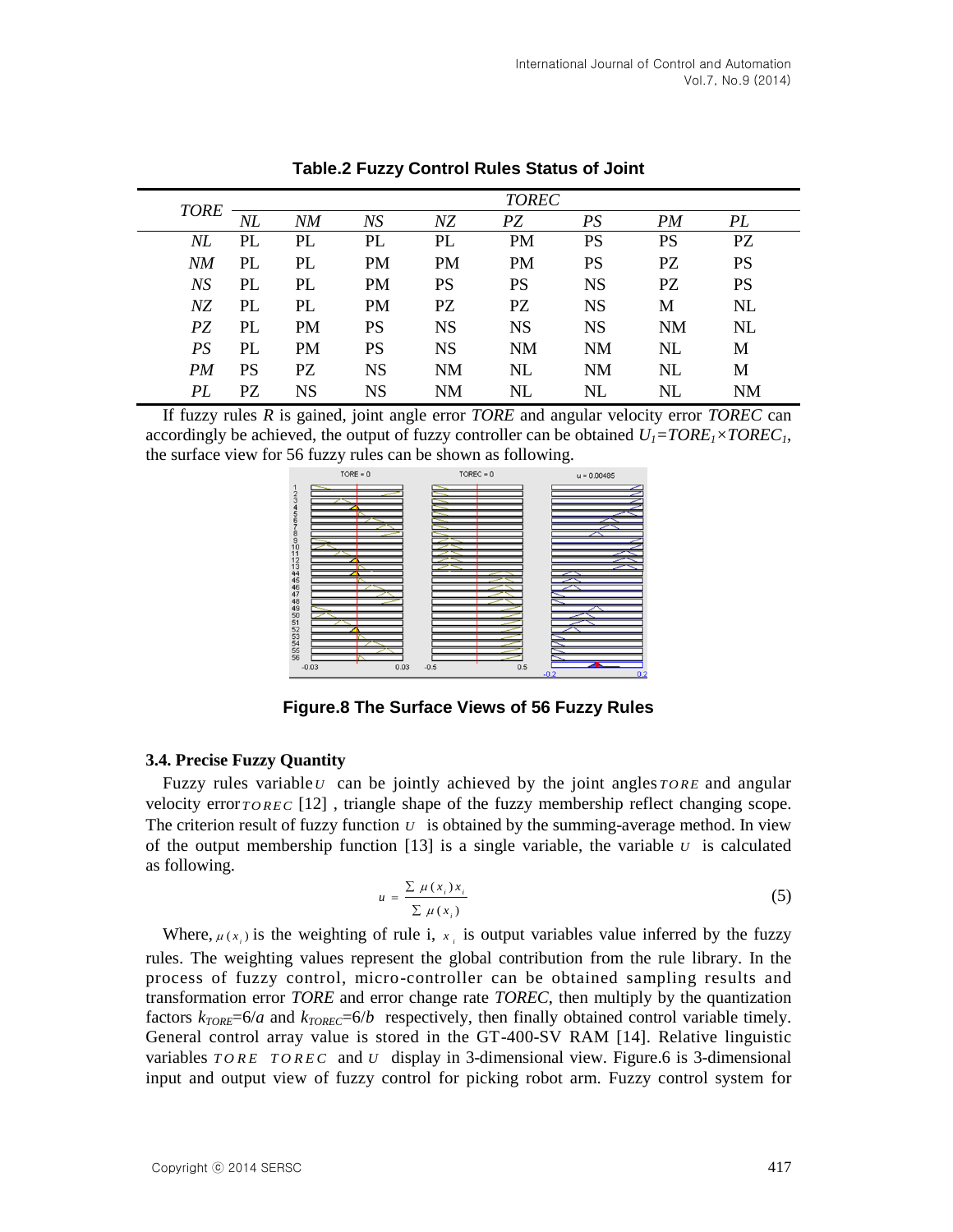picking arm output "PM", "PS", "PL", "PO", "NZ", "NS", "NM" and "NL" is limited in the range of [-0.2-0.2[\]\[8\] ,](#page-10-1) linguistic values are inferred from each rule, generalized from fuzzy accurate program to the brief value, then output the analog signal to the joint motor, the motor therefore, drive the picking robot arm joint to meet timely the expectations picking motion.



**Figure.9 3-dimension View of Linguistic Variable for Picking-arm Fuzzy Controller**

# **4. Fuzzy tracking Algorithm Design**

As for the picking arm tracking algorithm, the two order curve tracking method should be adopted, the algorithm is looked the nearest distance point from the picking apple as the desired starting point, then approximated to the desired path in sector-by-sector and two times curve solution [15], and plan two order curve and track picking trajectory timely. Although the algorithm is relatively common to the tracking path in tracking accuracy and adaptability, and it has the virtue of good stability, it is suitable for tracking rectification. The algorithm principle can be referred to Equ.6. Assuming that we select target picking point  $P(v, w)$  then the deviation vector  $(x, y, \theta)$  for the picking target point can be calculated in the coordinate system, utilizing two order curve to connect the target point and the origin as the expectations following trajectory. It is used to describe the arm joint angular velocity  $\nu$  and angular acceleration *w* in the trajectory system

$$
y = Ax^2
$$
,  $A = \frac{y_e}{x_e^2}$  (6)

$$
\begin{cases}\nv = \sqrt{x^2 (1 + 4A^2 x^2)} \\
w = \frac{2A x^3}{v}\n\end{cases}
$$
\n(7)

Now supposing that time  $n \Delta t \leq t \leq (n + 1)t$ 

$$
x = K_n(t - \Delta t), \quad \lambda_n = \frac{a}{1 + A_n} \tag{8}
$$

Through the Equ.8, approximate solution can be gained as following

$$
\begin{cases} v_n \approx K_n \\ w_n = 2A_n K_n \end{cases} \tag{9}
$$

In fact, we may select the appropriate speed control parameter  $a$  and control cycle by calculating  $v_n$  and  $w_n$ , then adjusted timely *t*, the picking robot arm joint angular velocity  $v_n$ and acceleration  $w_n$ , so as to reduce quickly the deviation, and gradually approach the shortest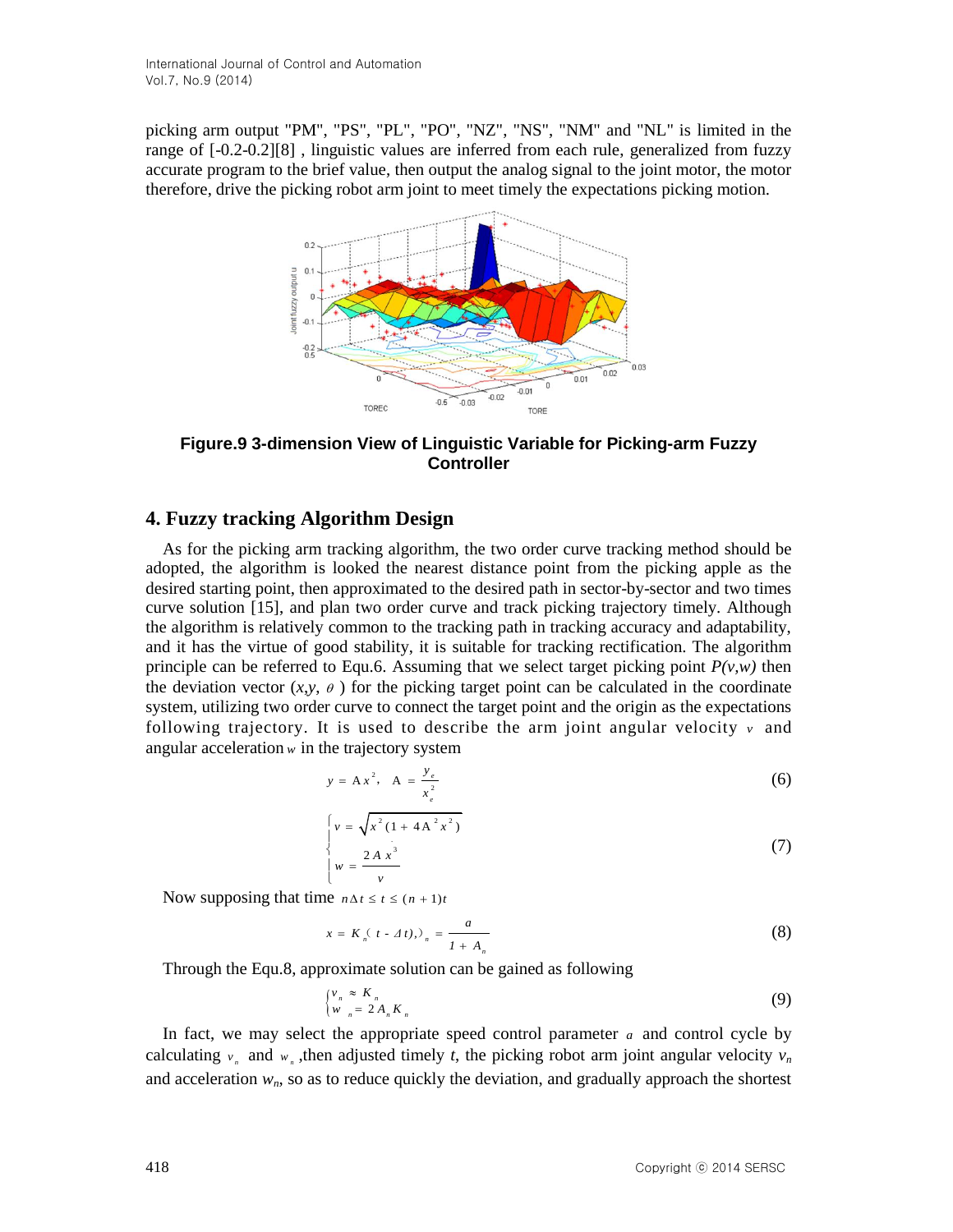distance target path from the picking apple to achieve trajectory tracking correct deviation.

## **5. The Simulation and Experimental Analysis**

In order to testify the validity of the fuzzy tracking control algorithm, we design error relationship experiment of picking robot arm joints with disturbance and non-disturbance in the two aspects respectively.

(1)To embody position tracking performance on the trajectory tracking fuzzy controller, for one picking trajectory point, the robot arm joints track respectively the desired trajectory at the speed of 0.18rad/s, 0.16rad/s, 0.16rad/s. The simulation error curve experiment is shown as Figure.10 and Figure.11



**Figure.10 Shoulder Joint Position Error Curve Diagram under Fuzzy Tracking Control**



**Figure.11 Elbow-wrist Joint Position Error Curves Under Fuzzy Tracking Control**

(2)To embody anti-disturbance performance of the fuzzy trajectory tracking controller under the action of disturbance, exert random disturbance, which own 1.5s the duration time, maximum torque 10.8N.M to the shoulder, elbow and wrist joints. The simulation result error disturbance curves are shown as Figure.12–Figure.14.



**Figure.12 External Disturbance Curve**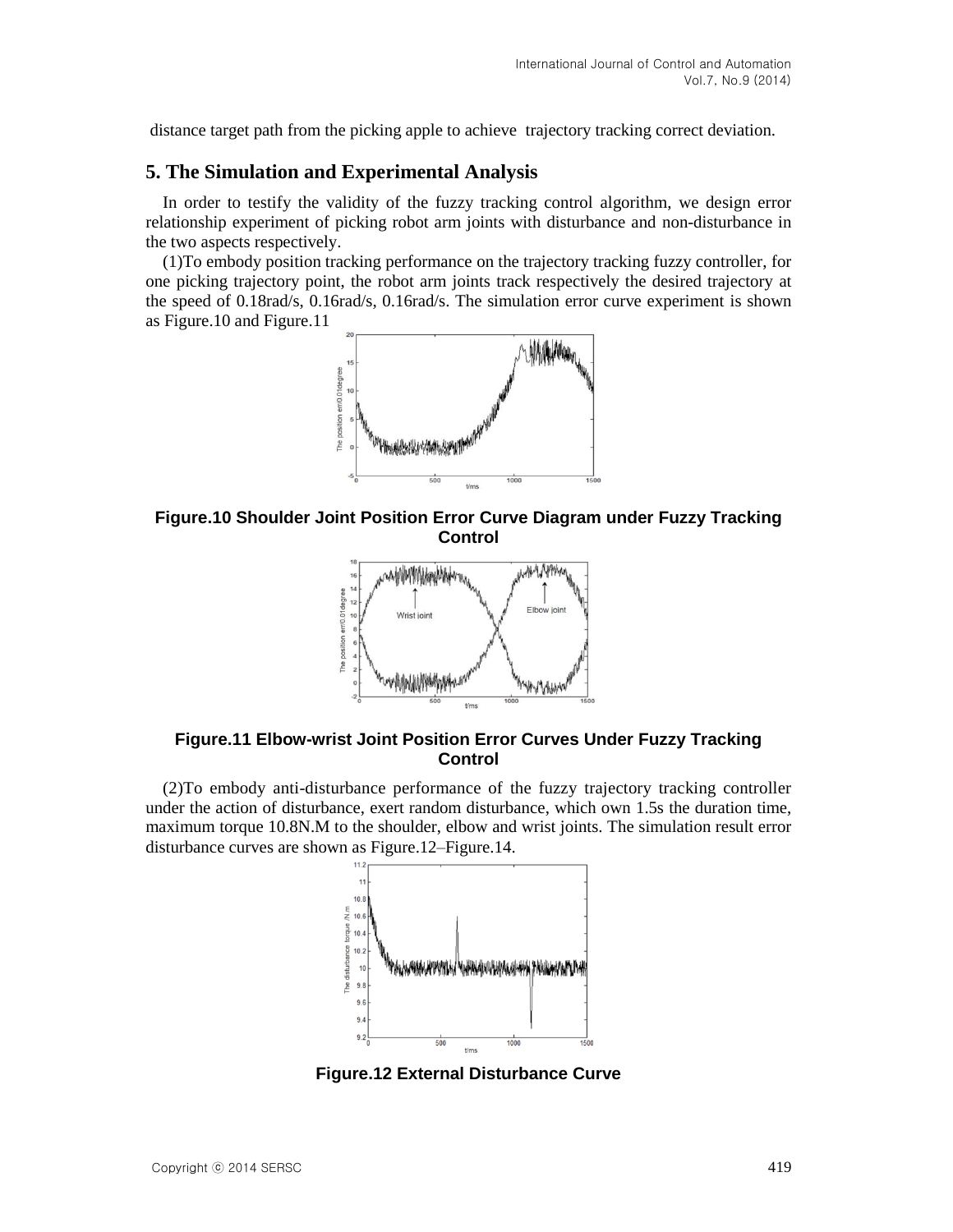International Journal of Control and Automation Vol.7, No.9 (2014)



**Figure.13 Shoulder Joint Position Error Curve Under the External Disturbance for Fuzzy Tracking Control**



**Figure.14 Elbow-wrist Joint Position Error Curves Under the External Disturbance for Fuzzy Tracking Control**

Seen from Figure.13 and Figure.14, the curve between joint posture and drive wheel speed has been further improved using the fuzzy tracking control algorithm, the algorithm adjust change rate of input variables for the membership function, the picking arm joint motor make minor adjustments rather than the big control response at the motion starting or accelerating, simultaneously, the motor can reach smoothly the ideal velocity while tracking, the joint vibration is very small.

(3) As for the analysis of the joint tracking trajectory with the corresponding velocity, It can be seen from comparison between Figure.10,Figure.11 and Figure.4,Figure.4, 3-joint tracking expected trajectory by using the non-fuzzy control, angular position error is up to  $\pm$ 0.036°,position error consistency among the 3 joints is poor; on the condition of position tracking accuracy unchanged, the error angular position is only  $\pm$  0.016 on the application of fuzzy tracking control, and the 3 joint own good position tracking consistency. Further analysis of the joints the inertia, the shoulder joint maximum, the elbow followed, wrist inertia minimum. Experiments show that even the premise parameters between 3 joints is inconsistent, Fuzzy tracking control of external parameters reveals good robustness without repeating adjustment parameters, the system can run in sub-optimal and optimal state.

(4)As for the analysis on the 3 joints random disturbance, 3-joints track the desired trajectory shown as Figure.13 and Figure.14. Although the error of position tracking is increasing, the largest effect on the random perturbation is shoulder joint position tracking, followed by the elbow joint. On the exertion of external disturbance torque, 3 joints can timely feedback the external force in the fuzzy tracking controller, and control rapidly the joint motor speed to compensate influence on tracking error. The 3 joints maintain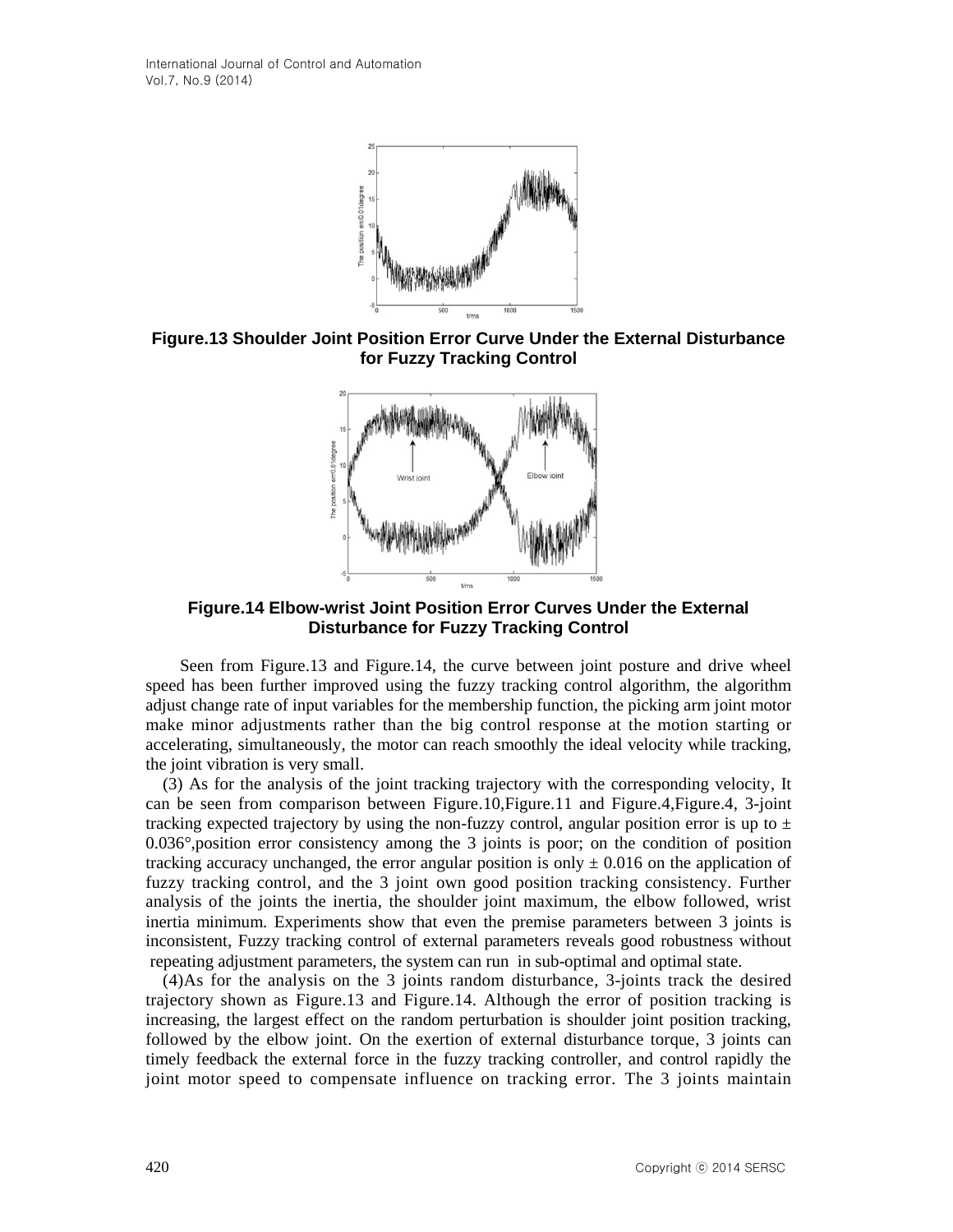be stable within 1.5s.

The experimental results show the fuzzy tracking system have something with the changing parameters of tracking object, on the external system perturbation, the trajectory tracking fuzzy controller can still make the arm joints tends to be stable in 1.5s, reflecting the strong robustness and stability of the tracking control system, which is conducive to restrain picking robot arm chattering.

### **6. Conclusion**

Aiming at the problem of the controller stability caused by parameter variations, joint control system disturbance, modeling error, we propose a trajectory tracking fuzzy controller based on the fuzzy correction principle, which is use error to correct the output of controller. The controller can overcome the uncertainty, guaranteeing the system run closely in optimal state. Simulation results show that the trajectory tracking controller has a good adaptability for parameter variations and external disturbance, it can still maintain the arm joints keep stability in 1.5s in disturbance avoiding the complicated mathematical modeling, nonlinear calculation, providing beneficial reference for the study of other similar manipulator stability.

#### **Acknowledgements**

This work is funded by Major Projects Plan of 2010 ShaanXi Tobacco Science and Techno- logy Company, Technology Innovation Foundation of Northwest A&F University (No.QN 2013051) and Doctor Scientific Research Startup Project(No.2013BSJJ106).

Corresponding author:Zhang Jianfeng(1968-) Male,Ph.D, College of information Engineering, Northwest A&F University, Yangling,Shaanxi. Research field: Machine vision and picking robot path planning.

#### **References**

- [1] Z. MingLu, J. Xinjing, C. Zuoliang, "A new mobile robot path tracking control strategy[J]", Journal of HeBei University of Technology, vol. 29, no. 1, **(2000)**, pp. 71-75.
- [2] W. Ahamed and C. Kambhampati, "Stable quantum filters with scattering phenomena", International Journal of Automation and Computing, vol. 5, no. 2, **(2008)**, pp. 132-137.
- [3] W. Xing, L. Peihuang and Y. Lei, "Intelligent predictive control of path of robot analysis based on vision tracking state", vol. 31, no. 4, **(2009)**, pp. 357-364.
- [4] M. Couceiro, D. Portugal, N. Gonçalves, R. Rocha, J. Luz, C. Figueiredo and G. Dias, "A methodology for detection and estimation in the analysis of golf putting", Pattern Analysis & Applications, **(2009)**, pp. 1-10.
- [5] M. Efe, "ADALINE based robust control in robotics: a Riemann-Liouville fractional differintegration based learning scheme", Soft Computing - A Fusion of Foundations, Methodologies and Applications, vol. 13, no. 1 **(2009)**, pp. 23-32.
- [6] C. Damianou, K. I oannides and N. Milonas, "Positioning device for MRI-guided high intensity focused ultrasound system", International Journal of Computer Assisted Radiology and Surgery, vol. 2, no. 6, **(2008)**, pp. 335-344.
- <span id="page-10-0"></span>[7] Y. X. Hao and S. Agrawal, "Formation Planning and Control of UGVs with Trailers", Autonomous Robots[J], vol. 19, no. 3, **(2005)**, pp. 257-268.
- <span id="page-10-1"></span>[8] Z. H. Wang, L. B. Zhang, G. J. Bao, S. M. Qian and Q. H. Yang, "Design and control of integrated pneumatic dexterous robot finger", Journal of Central South University of Technology, vol. 18, no. 4, **(2011)**, pp. 1105- 1122.
- [9] Y. G. Yin, S. Hosoe and Z. W. Luo, "A mixed logic dynamical modeling formulation and optimal control of intelligent robots", Optimization and Engineering[J], vol. 8, no. 3, **(2007)**, pp. 321-330.
- [10] B. Thuilot, C. Cariou, P. Martinet and M. Berducat, "Automatic Guidance of a Farm Tractor Relying on a Single CP-DGPS", Autonomous Robot[J]s, vol. 13, no. 1, **(2002)**, pp. 53-71.
- [11] C. L. McCarthy, N. H. Hancock and S. R. Raine, "Applied machine vision of plants: a review with implications for field deployment in automated farming operations", Intelligent Service Robotics, vol. 3, no. 4, **(2010)**, pp. 209-217.